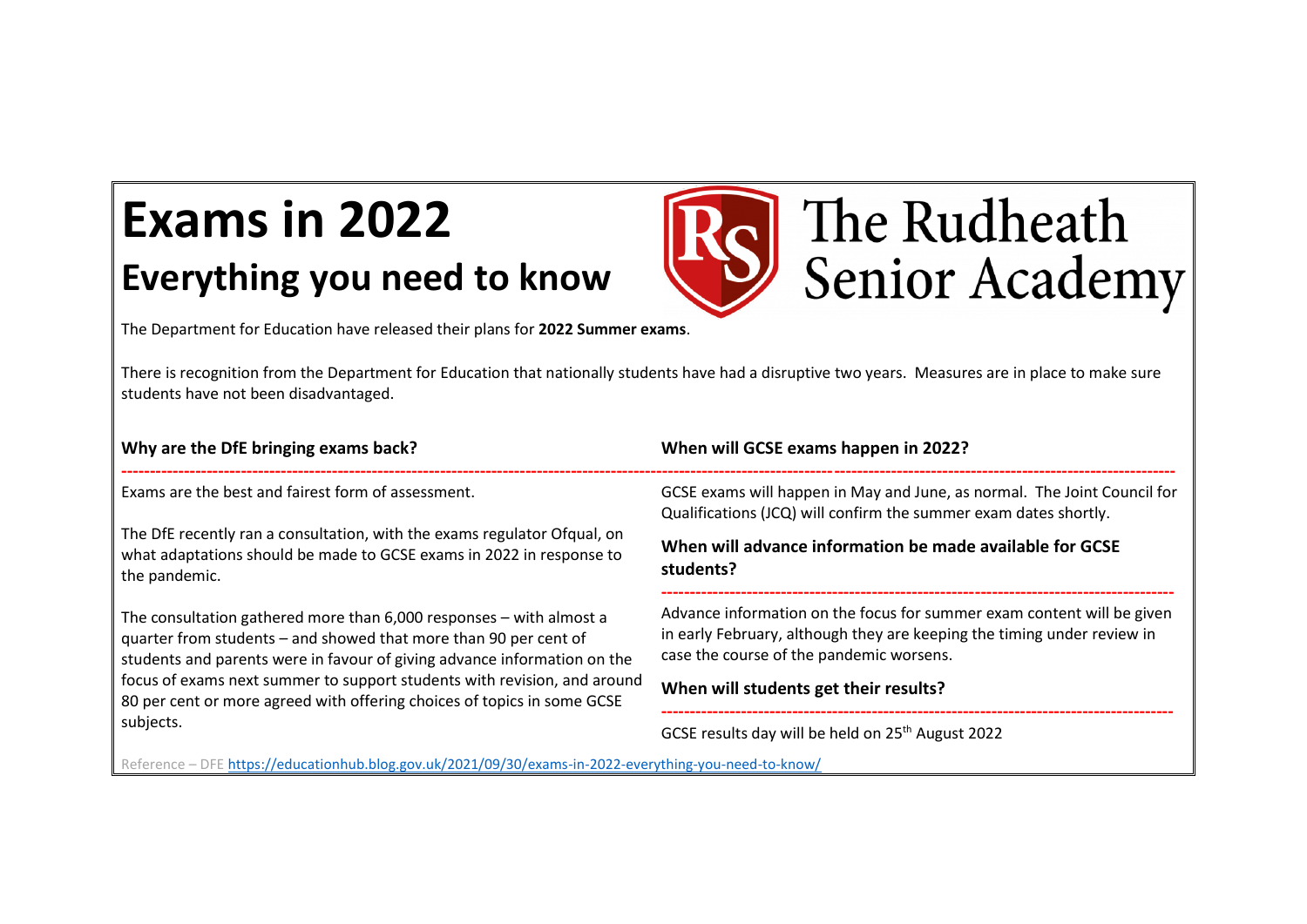## **Exams in 2022 Everything you need to know**



The Department for Education have released their plans for **2022 Summer exams**.

There is recognition from the Department for Education that nationally students have had a disruptive two years. Measures are in place to make sure students have not been disadvantaged.

**What measures will be in place to make sure they are fair when different students have missed different amounts of time?**

**-----------------------------------------------------------------------------------------------------------------------------------------------------------------------------------------** Students will benefit from a range of adaptation to GCSE exams in England – these adaptations will help them reach their potential following the disruption they've faced. These include:

- 1. A choice of topics or content on which students will be assessed in GCSE English Literature, history, ancient history and geography.
- 2. Providing advance information on the focus of exams to support students' revision in subjects where there is not a choice of topics.
- 3. Giving students formulae sheets in GCSE maths and revised equation sheets in GCSE combined science and physics.
- 4. Changing requirements for practical science work and practical art and design assessments to ensure fairness.

While it is the Government's firm intention for exams to go ahead next year it is right for contingency plans to be in place in the event they cannot. Ofqual and the department plan for Teacher Assessed Grades to be used and have launched a consultation on how this might work in 2022, building on the 2021 process.

Reference – DFE<https://educationhub.blog.gov.uk/2021/09/30/exams-in-2022-everything-you-need-to-know/>